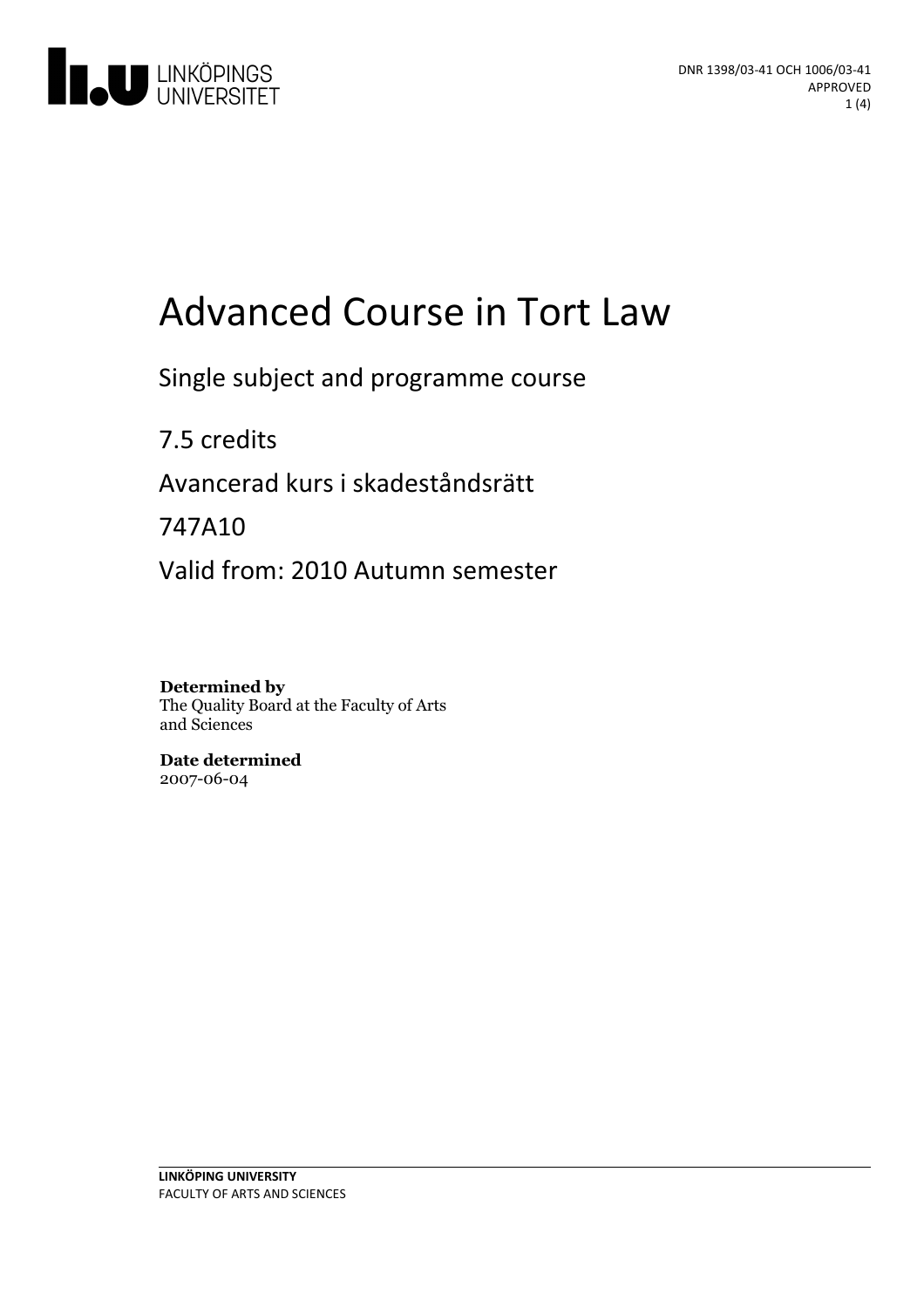Main field of study

Commercial Law

Course level

Second cycle

#### Advancement level

A1N

#### Course offered for

- Master´s Programme in Commercial and Business Law with focus on Europe
- Master Programme in Commercial and Business Law

#### Entry requirements

Apart from the general entry requirements, the student is required to satisfy the entry requirements that apply for admission to the Commercial and Business Law Programme or to the Commercial and Business Law Programme with Focus on Europe. In addition, the student should have completed the following courses (or the equivalent); Commercial and Business Law, Theories and Methods of Law and Contract, Tort and Insurance Law, and completed Bachelor Thesis, <sup>15</sup> HE credits, with <sup>a</sup> passing grade.

# Intended learning outcomes

On completion of the course, the student should be able to

- account for current tort law issues with certain comparative elements, and the

most common argument for justifying damages, - account for the main functions of damages and the categorisation of different

injuries, occurring forms of liability for damages and their characteristics,<br>- identify, analyse and discuss tort law issues,<br>- categorise different injury types in a practical way and problematise them,<br>- analyse, discus

field with <sup>a</sup> scientific approach, - reflect on and evaluate the drawn conclusions, - demonstrate familiarity with the functions and categorisation of damages and different forms of liability.

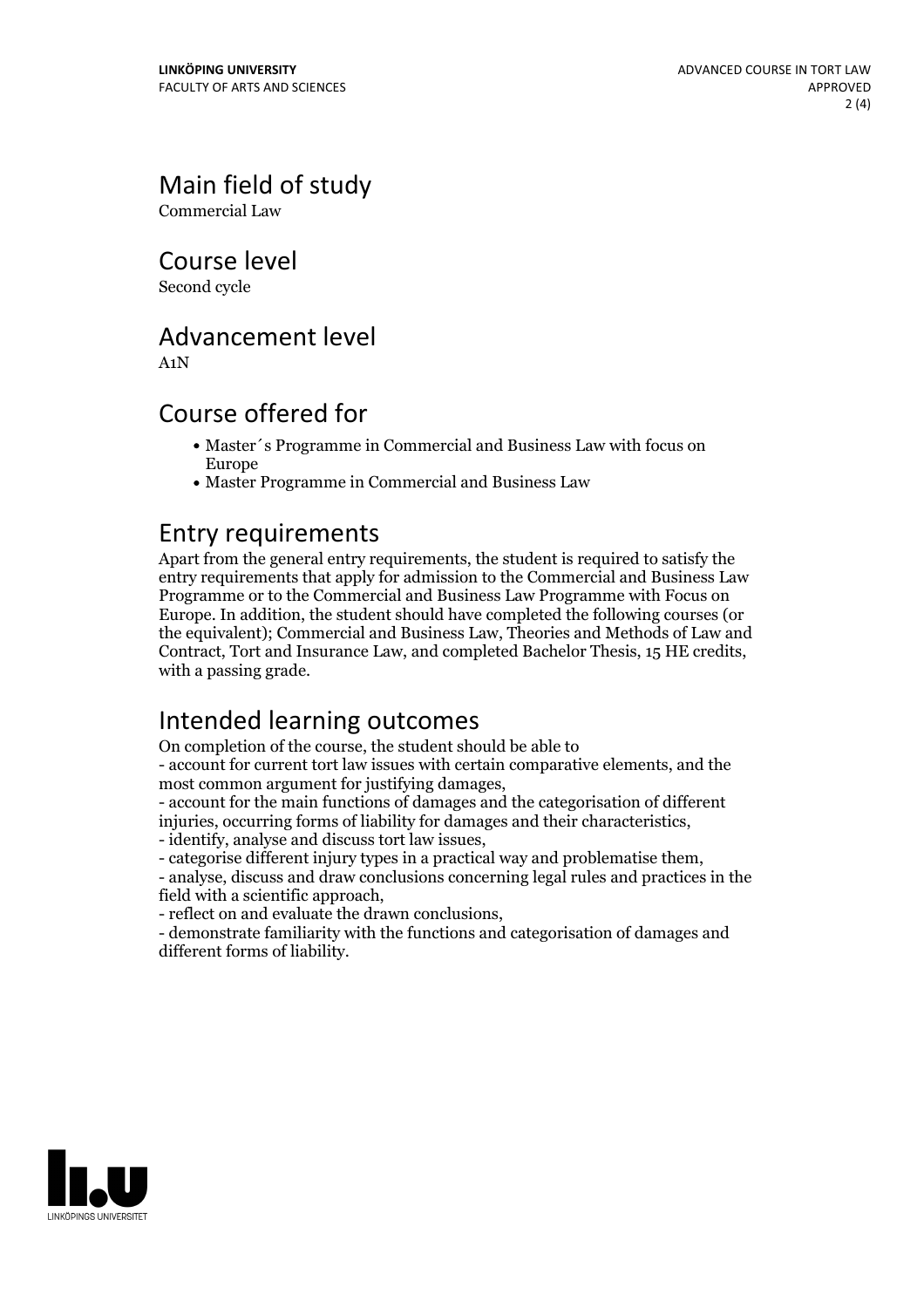#### Course content

The course includes study and in-depth analysis of the function of damages and its important tort law foundations, such as adequate causality and theories of purpose of protection. Important forms of liability, such as culpa liability, strict responsibility and vicarious liability, will also be addressed as well as studied and analysed more in depth. In connection with this part of the course, general issues concerning the dynamic border between contractual and non-contractual liability for damages will also be covered.

# Teaching and working methods

The teaching takes the form of lectures, seminars and practical exercises. Written group assignments or individual written assignments may also be included in the course. The student is also expected to study independently, individually or in groups.

# Examination

The course is examined in part through active participation in seminars, and in part through independent and written examination. If written assignments occur, these are included in the examination. If the LiU coordinator for students with disabilities has granted <sup>a</sup> student the

right to an adapted examination for <sup>a</sup> written examination in an examination hall, the student has the right to it. If the coordinator has instead recommended for the student an adapted examination or alternative form of examination, the examiner may grant this if the examiner assesses that it is possible, based on consideration of the course objectives. Students failing an exam covering either the entire course or part of the course

twice are entitled to have <sup>a</sup> new examiner appointed for the reexamination. Students who have passed an examination may not retake it in order to

improve their grades.

# Grades

Three-grade scale, U, G, VG

# Other information

Planning and implementation of a course must take its starting point in the wording of the syllabus. The course evaluation included in each course must therefore take up the question how well the course agrees with the syllabus. The course is carried outin such a way that both men´s and women´s experience and

knowledge is made visible and developed. Planning and implementation of <sup>a</sup> course must take its starting point in the wording of the syllabus. The course evaluation included in each course must therefore take up the question how well the course agrees with the syllabus. The course is carried outin such <sup>a</sup> way that both men´s and women´s

experience and knowledge is made visible and developed.